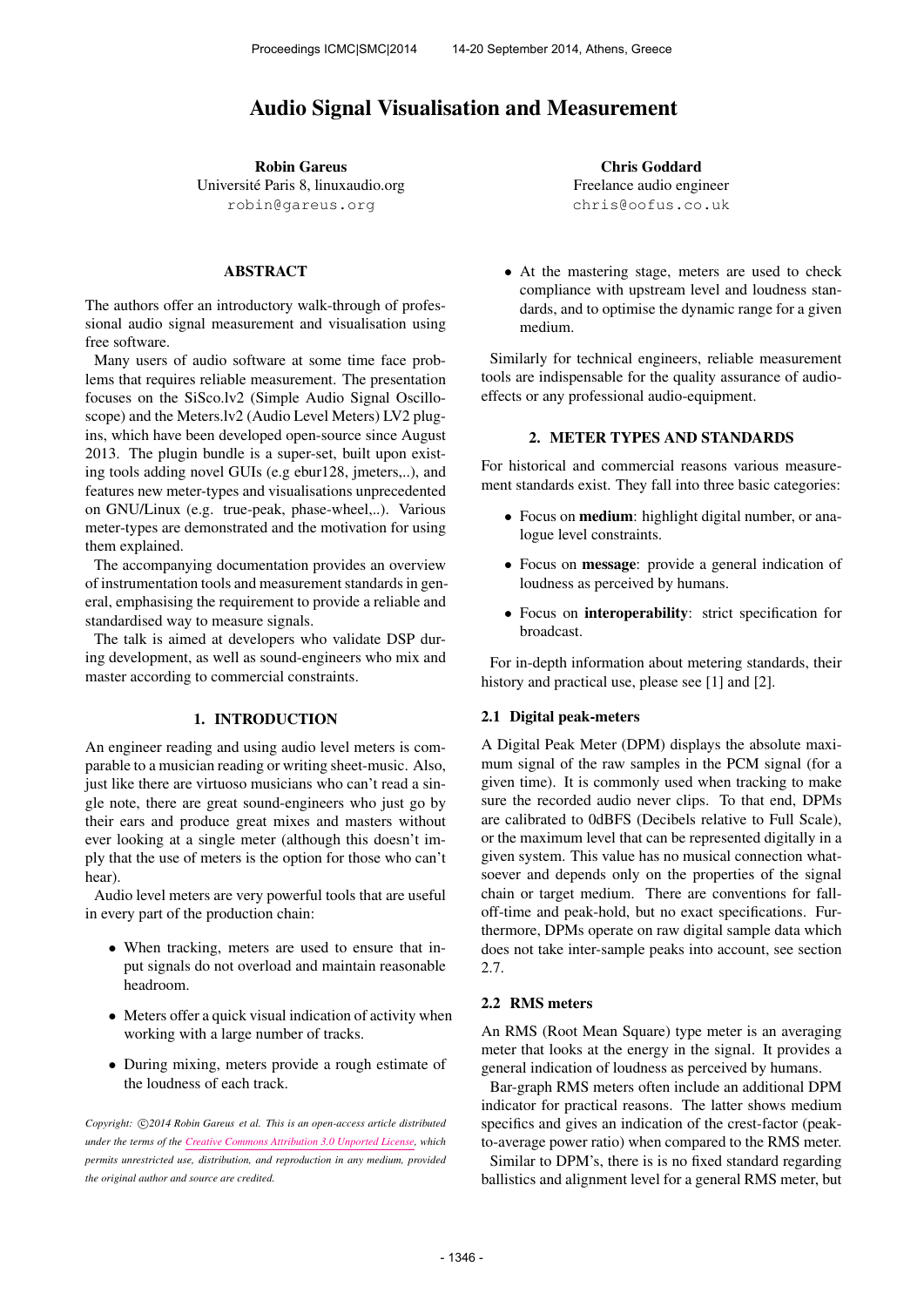

Figure 1. Various meter alignment levels as specified by the IEC. Common reference level is 0dBu calibrated to -18dBFS for all types except for DIN, which aligns +9dBu to -9dBFS. dBu refers to voltage in an analogue system while dBFS to digital signal full-scale.

various conventions do exist, most notably the K-system introduced by Bob Katz [3].

## 2.3 IEC PPMs

IEC (International Electrotechnical Commission) type Peak Programme Meters (PPM) are a mix between DPMs and RMS meters, created mainly for the purpose of interoperability. Many national and institutional varieties exist: European Broadcasting Union (EBU), British Broadcasting Corporation (BBC), Deutsche Industrie-Norm (DIN),.. [4].

These loudness and metering standards provide a common point of reference which is used by broadcasters in particular so that the interchange of material is uniform across their sphere of influence, regardless of the equipment used to play it back. See Fig. 1 for an overview of reference levels.

For home recording, there is no real need for this level of interoperability, and these meters are only strictly required when working in or with the broadcast industry. However, IEC-type meters have certain characteristics (rise-time, ballistics) that make them useful outside the context of broadcast.

Their specification is very exact [5], and consequently, there are no customisable parameters.

## 2.4 EBU R-128

The European Broadcast Union recommendation 128 is a rather new standard, that goes beyond the audio-levelling paradigm of PPMs.



Figure 2. Various meter-types from the meter. Iv2 plugin bundle fed with a -18 dBFS 1 kHz sine wave. Note, bottom right depicts the stereo phase correlation meter of a mono signal.

It is based on the ITU-R BS.1770 loudness algorithm [6] which defines a weighting filter amongst other details to deal with multi-channel loudness measurements. To differentiate it from level measurement the ITU and EBU introduced a new term 'LU' (Loudness Unit) equivalent to one Decibel<sup>1</sup>. The term 'LUFS' is then used to indicate Loudness Unit relative to full scale.

In addition to the average loudness of a programme the EBU recommends that the 'Loudness Range' and 'Maximum True Peak Level' be measured and used for the normalisation of audio signals [7].

The target level for audio is defined as -23 LUFS and the maximum permitted true-peak level of a programme during production shall be -1 dBTP.

The integrated loudness measurement is intended to quantify the average program loudness over an extended period of time, usually a complete song or an entire spoken-word feature. [8], [9].

Many implementations go beyond displaying range and include a history and histogram of the Loudness Range in the visual readout. This addition comes at no extra cost because the algorithm to calculate the range mandates keeping track of a signal's history to some extent.

Three types of response should be provided by a loudness meter conforming to R-128:

- Momentary response. The mean squared level over a window of 400ms.
- Short term response. The average over 3 seconds.
- Integrated response. An average over an extended period.

<sup>&</sup>lt;sup>1</sup> the ITU specs uses 'LKFS', Loudness using the K-Filter, with respect to to Full Scale, which is exactly identical to 'LUFS'.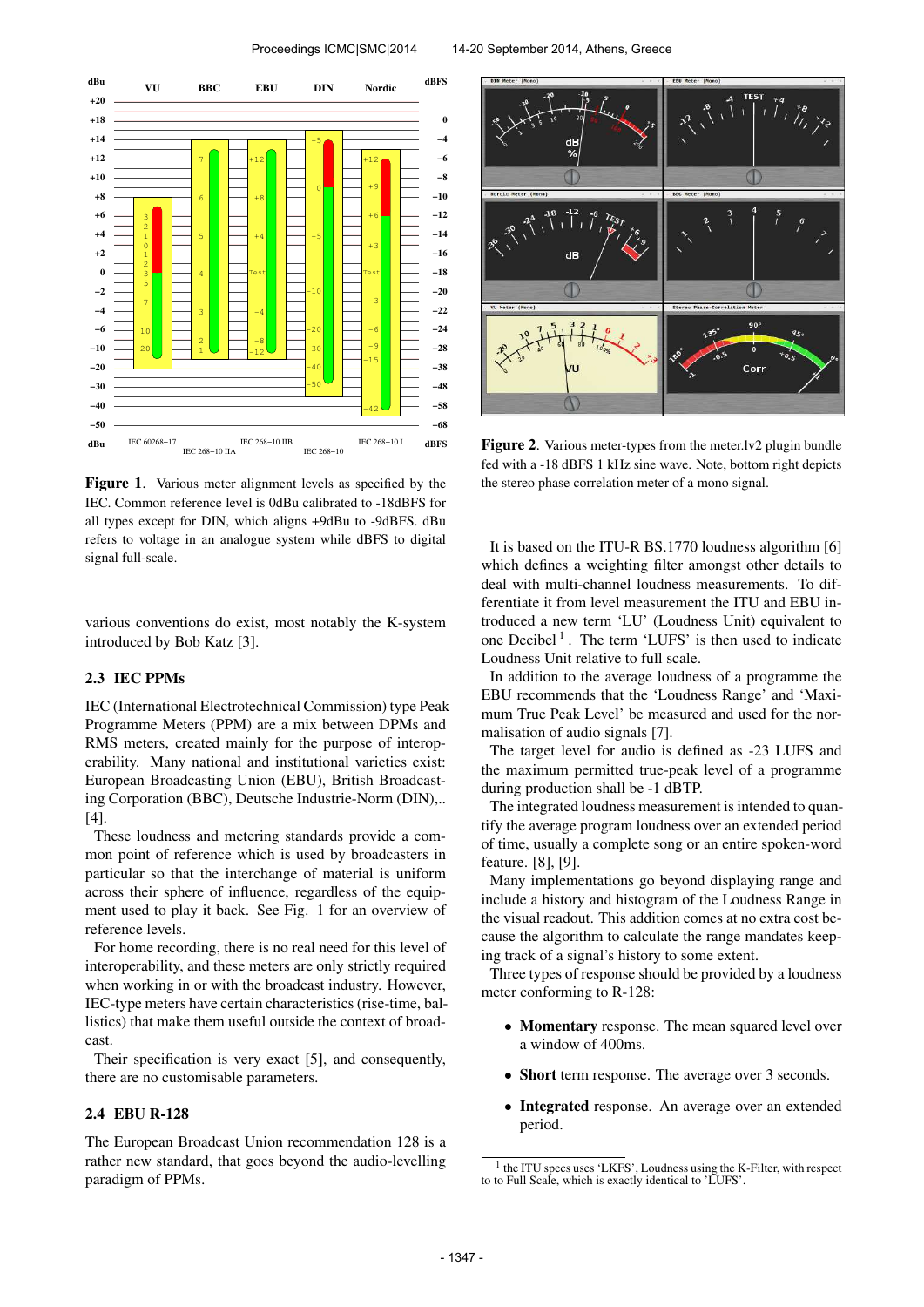

Figure 3. EBU R-128 meter GUI with histogram (left) and history (right) view.

## 2.5 VU meters

Volume Unit (VU) meters are the dinosaurs (1939) amongst meters.

The VU-meter (intentionally) "slows" measurement, averaging out peaks and troughs of short duration, and reflects more the perceived loudness of the material [10], and as such was intended to help program producers create consistent loudness amongst broadcast program elements.

In contrast to all the previously mentioned types, VU metes use a linear scale (in 1939 logarithmic amplifiers were physically large). The meter's designers assumed that a recording medium with at least 10 dB headroom over 0 VU would be used and the ballistics were designed to "look good" with the spoken word.

Their specification is very strict (300ms rise-time, 1 - 1.5% overshoot, flat frequency response), but various national conventions exist for the 0VU alignment reference level. The most commonly used was standardised in 1942 in ASA C16-5-1942: "The reading shall be 0 VU for an AC voltage equal to 1.228 Volts RMS across a 600 Ohm resistance" <sup>2</sup>

## 2.6 Phase Meters

A phase-meter shows the amount of phase difference in a pair of correlated signals. It allows the sound technician to adjust for optimal stereo and to diagnose mistakes such as an inverted signal. Furthermore it provides an indication of mono-compatibility, and possible phase-cancellation that takes place when a stereo-signal is mixed down to mono.

## *2.6.1 Stereo Phase Correlation Meters*

Stereo Phase Correlation Meters are usually needle style meters, showing the phase from 0 to 180 degrees. There is no distinction between 90 and 270 degree phase-shifts since they produce the same amount of phase cancellation. The 0 point is sometimes labelled "+1", and the 180 degree out-of-phase point "-1".

#### *2.6.2 Goniometer*

A Goniometer plots the signal on a two-dimensional area so that the correlation between the two audio channels becomes visually apparent (example in Fig. 8). The principle is also known as Lissajous curves or X-Y mode in oscilloscopes. The goniometer proves useful because it provides very dense information in an analogue and surprisingly intuitive form: From the display, one can get a good feel for the audio levels for each channel, the amount of stereo and its compatibility as a mono signal, even to some degree what frequencies are contained in the signal. Experts may even be able to determine the probable arrangement of microphones when the signal was recorded.

#### *2.6.3 Phase/Frequency Wheel*



Figure 4. Phase/Frequency Wheel. Left: pink noise, 48KSPS with right-channel delayed by 5 samples relative to left channel. Right: Digitalisation of a mono 1/2" tape reel with slight head misalignment.

The Phase Wheel is an extrapolation of the Phase Meter. It displays the full 360 degree signal phase and separates the signal phase by frequency. It is a rather technical tool useful, for example, for aligning tape heads, see Fig. 4

## 2.7 Digital True-Peak Meters

A True-Peak Meter is a digital peak meter with additional data pre-processing. The audio-signal is up-sampled (usually by a factor of four [6]) to take inter-sample peaks into account. Even though the DPM uses an identical scale, true-peak meters use the unit dBTP (decibels relative to full scale, measured as a true-peak value – instead of dBFS). dBTP is identical to dBFS except that it may be larger than zero (full-scale) to indicate peaks.

Inter-sample peaks are not a problem while remaining in the digital domain, they can however introduce clipping artefacts or distortion once the signal is converted back to an analogue signal.

Fig. 5 illustrates the issue. Inter-sample peaks are one of the important factors that necessitate the existence and usage of headroom in the various standards, Table 1 provides a few examples of where traditional meters will fail to detect clipping of the analogue signal.

<sup>2</sup> This corresponds to +4dBu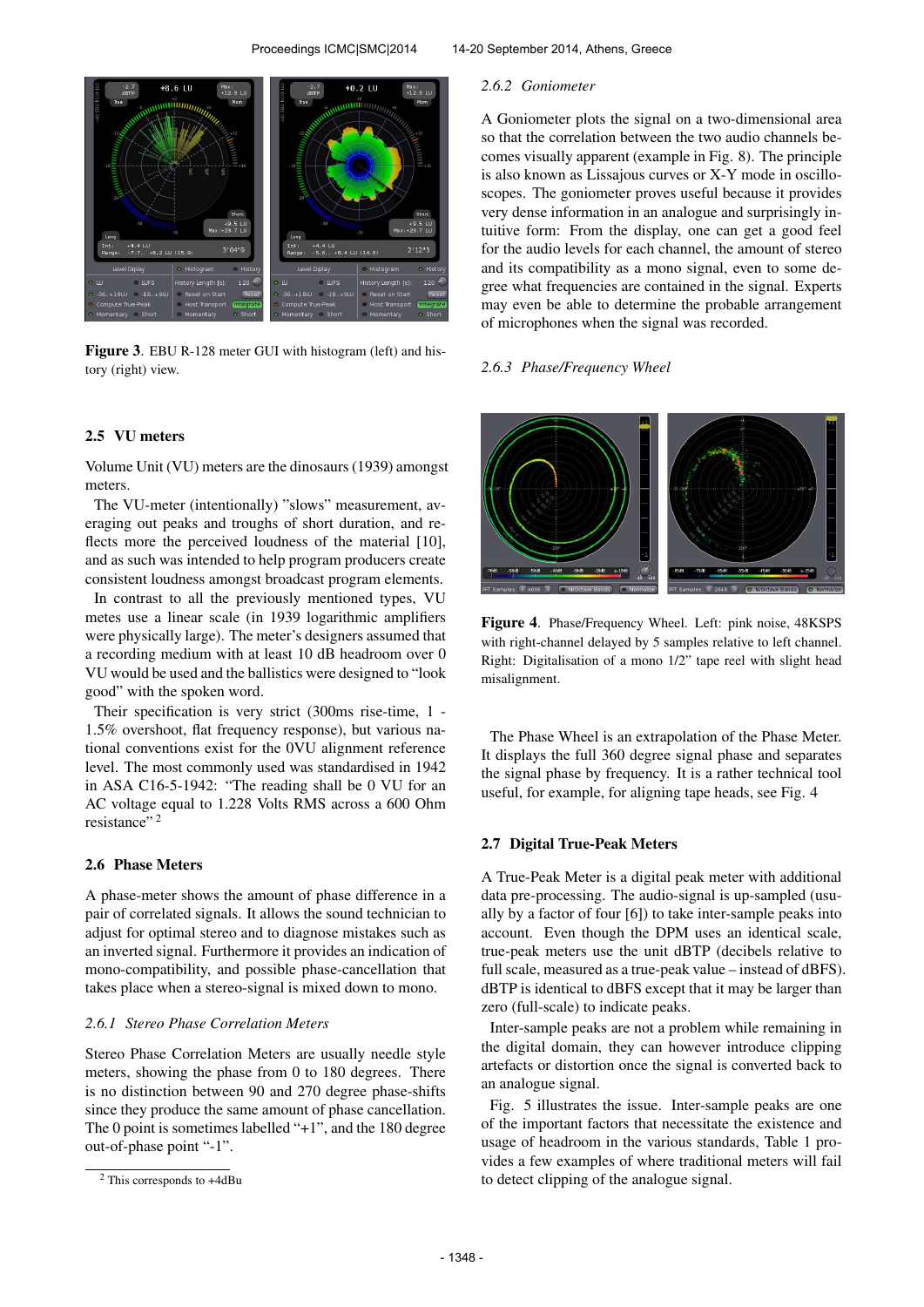| floating point<br>audio data |  |  |  |                            |  |  |  | mathematical<br>true peak value |
|------------------------------|--|--|--|----------------------------|--|--|--|---------------------------------|
| $\ddot{\phantom{0}}$         |  |  |  | $0 \t0 + 1 + 1 \t0 \t0 \t$ |  |  |  | $+2.0982$ dBTP                  |
|                              |  |  |  | $0 \t 0 +1 -1 0 0$         |  |  |  | $+0.7655$ dBTP                  |

Table 1. True Peak calculations @ 44.1 KSPS, both examples correspond to 0dBFS.



Figure 5. Inter-sample peaks in a sine-wave. The red line (top and bottom) indicates the digital peak, the actual analogue sinewave (black) corresponding to the sampled data (blue dot) exceeds this level.

## 2.8 Spectrum Analysers

Spectrum analysers measure the magnitude of an input signal versus frequency. By analysing the spectra of electrical signals, dominant frequency, power, distortion, harmonics, bandwidth, and other spectral components can be observed. These are not easily detectable in time domain waveforms.

Traditionally they are a combination of band-pass filters and an RMS signal level meter per band which measures the signal-power for a discrete frequency band of the spectrum. This is a simple form of a perceptual meter. A well known specification is a 1/3 octave 30-band spectrum analyser standardised in IEC 61260 [11]. Frequency bands are spaced by octave which provides a flat readout for a pinknoise power spectrum, which is not unlike the human ear.

As with all IEC standards the specifications are very precise, yet within IEC61260 a number of variants are available to trade off implementation details. Three classes of quality are defined which differ in the filter-band attenuation (band overlap). Class 0 being the best, class 2 the worst acceptable. Furthermore two variants are offered regarding filter-frequency bands, base ten:  $10^{\frac{x}{10}}$  and base two:  $2^{\frac{x}{3}}$ . The centre frequency in either case is 1KHz, with (at least) 13 bands above and 16 bands below.

In the digital domain various alternative implementations are possible, most notably FFT and signal convolution approaches<sup>3</sup>.

FFT (Fast Fourier Transform, an implementation of the discrete Fourier transform) transforms an audio signal from



Figure 6. 30 Band 1/3 octave spectrum analyser

the time into the frequency domain. In the basic common form frequency bands are equally spaced and operation mode produces a flat response for white noise.

For musical applications a variant called 'perceptual analysers' is widespread. The signal level or power is weighted depending on various factors. Perceptual analysers often feature averaging functions or make use of screen-persistence to improve readability. They also come with additional features such as numeric readout for average noise level and peak detection to mitigate effects introduced by variation in the actual display.

#### 2.9 Oscilloscopes

The oscilloscope is the "jack of all trades" of electronic instrumentation tools. It produces a two-dimensional plot of one or more signals as a function of time.

It differs from a casual wave-form display, which is often found in audio-applications, in various subtle but important details: An oscilloscope allows reliable signal measurement and numeric readout. Digital wave-form displays on the other hand are operating on audio-samples - as opposed to a continuous audio-signal. Figure 7 illustrates this.

For an oscilloscope to be useful for engineering work it must be calibrated - for both time and level, be able to produce an accurate readout of at least two channels and facilitate signal acquisition of particular events (triggering, signal history) [12].

#### 3. STANDARDISATION

The key point of measuring things is to be able to meaningfully compare readings from one meter to another or to a mathematically calculated value. A useful analogy here is inches and centimetres, there is a rigorous specification of what distance means. There are various standards and conventions, but there is no margin for error: One can rely on the centimetre.

Unfortunately the same rigour is not always applied to audio metering. On many products the included level meter mainly serves to enhance aesthetics, "make it look cool",

<sup>3</sup> There are analogue designs to perform DFT techniques, but for all practical purposes they are inadequate and not comparable to digital signal processing.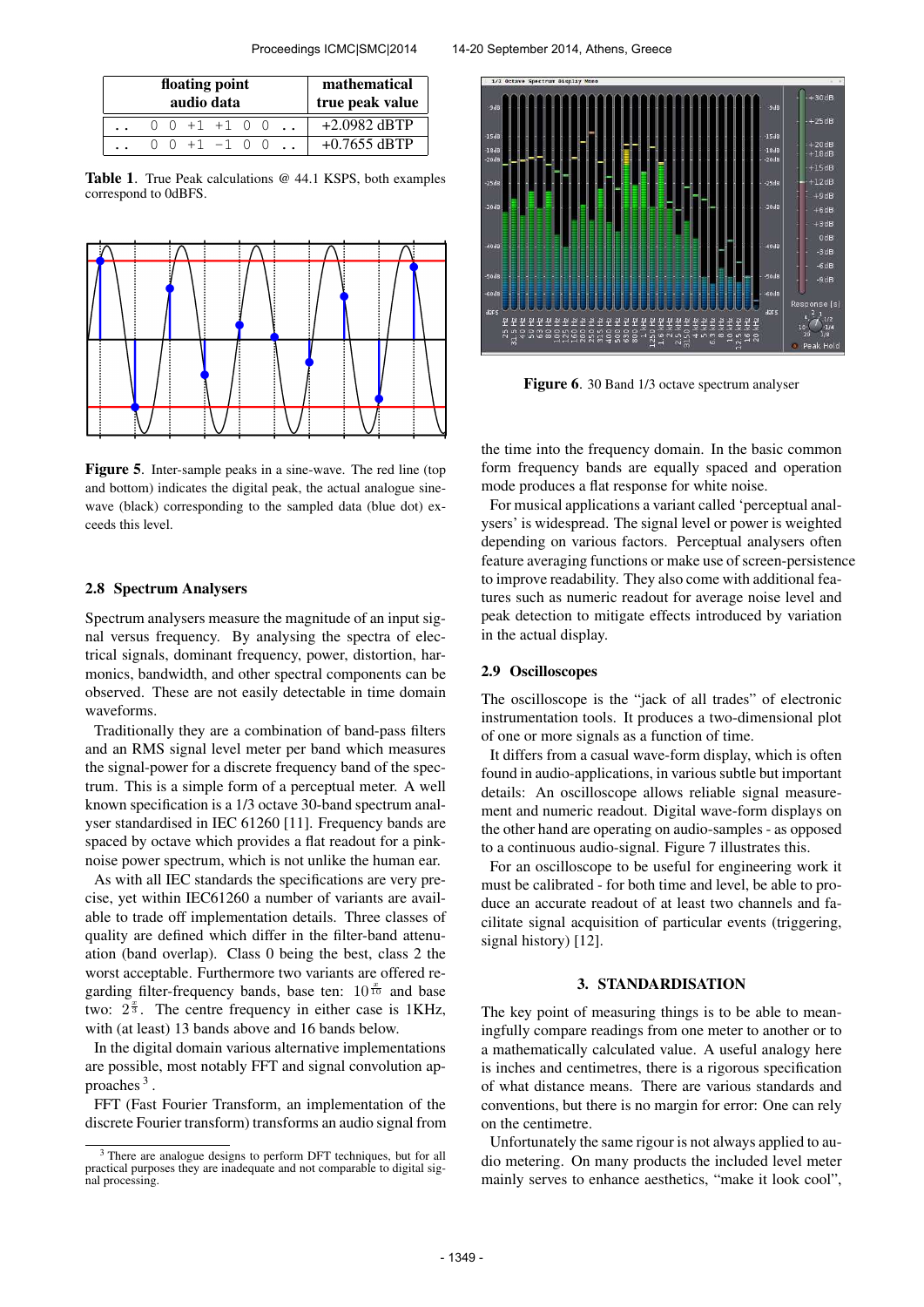

Figure 7. 15KHz, -3dBFS sine wave sampled at 48KSPS. The Oscilloscope (top) up-samples the data to reproduce the signal. The wave-form display (bottom) displays raw sample data.

rather than provide a reliable measurement. This trend increased with the proliferation of digital audio plugins. Those meters are not completely without merit, they can be useful to distinguish the presence, or otherwise, of a signal, and most will place the signal-level in the right *ballpark*. There is nothing wrong with saying "the building is tall" but to say "the building is 324.1m high" is more meaningful. The problem in the audio-world is that many vendors add false numeric labels to the scale to convey the look of professionalism, which can be quite misleading.

In the audio sphere the most prominent standards are the IEC and ITU specifications: These specs are designed such that all meters which are compliant, even when using completely different implementations, will produce identical results.

The fundamental attributes that are specified for all meter types are:

- Alignment or Reference Level and Range
- Ballistics (rise/fall times, peak-hold, burst response)
- Frequency Response (filtering)

Standards (such as IEC, ITU, EBU,...) govern many details beyond that, from visual colour indication to operating temperatures, analogue characteristics, electrical safety guidelines, test-methods, down to electrostatic and magnetic interference robustness requirements.

# 4. SOFTWARE IMPLEMENTATION

# 4.1 Meters.lv2

Meters.lv2 [13] is a set of audio plugins, licensed in terms of the GPLv2 [14], to provide professional audio-signal measurements according to various standards. It currently features needle style meters (mono and stereo variants) of the following

- IEC 60268-10 Type I / DIN
- $\bullet$  IEC 60268-10 Type I / Nordic
- IEC 60268-10 Type IIa / BBC
- IEC 60268-10 Type IIb / EBU
- IEC 60268-17 / VU

An overview is given in Fig. 2. Furthermore it includes meter-types with various appropriate visualisations for:

- 30 Band 1/3 octave spectrum analyser according to IEC 61260 (see Fig. 6)
- Digital True-Peak Meter (4x Oversampling), Type II rise-time, 13.3dB/s falloff.
- EBU R128 Meter with Histogram and History (Fig. 3)
- K/RMS meter, K-20, K-14 and K-12 variants
- Stereo Phase Correlation Meter (Needle Display, bottom right in Fig. 2)
- Goniometer (Stereo Phase Scope) (Fig. 8)
- Phase/Frequency Wheel (Fig. 4)



Figure 8. Goniometer (Phase Scope)

There is no official standard for the Goniometer and Phase-Wheel, the display has been eye-matched by experienced sound engineers to follow similar corresponding hardware equivalents.

Particular care has been taken to make the given software implementation safe for professional use. Specifically realtime safety and robustness (e.g. protection against denormals or subnormal input). The graphical display makes use of hardware acceleration (openGL) to minimise CPU usage.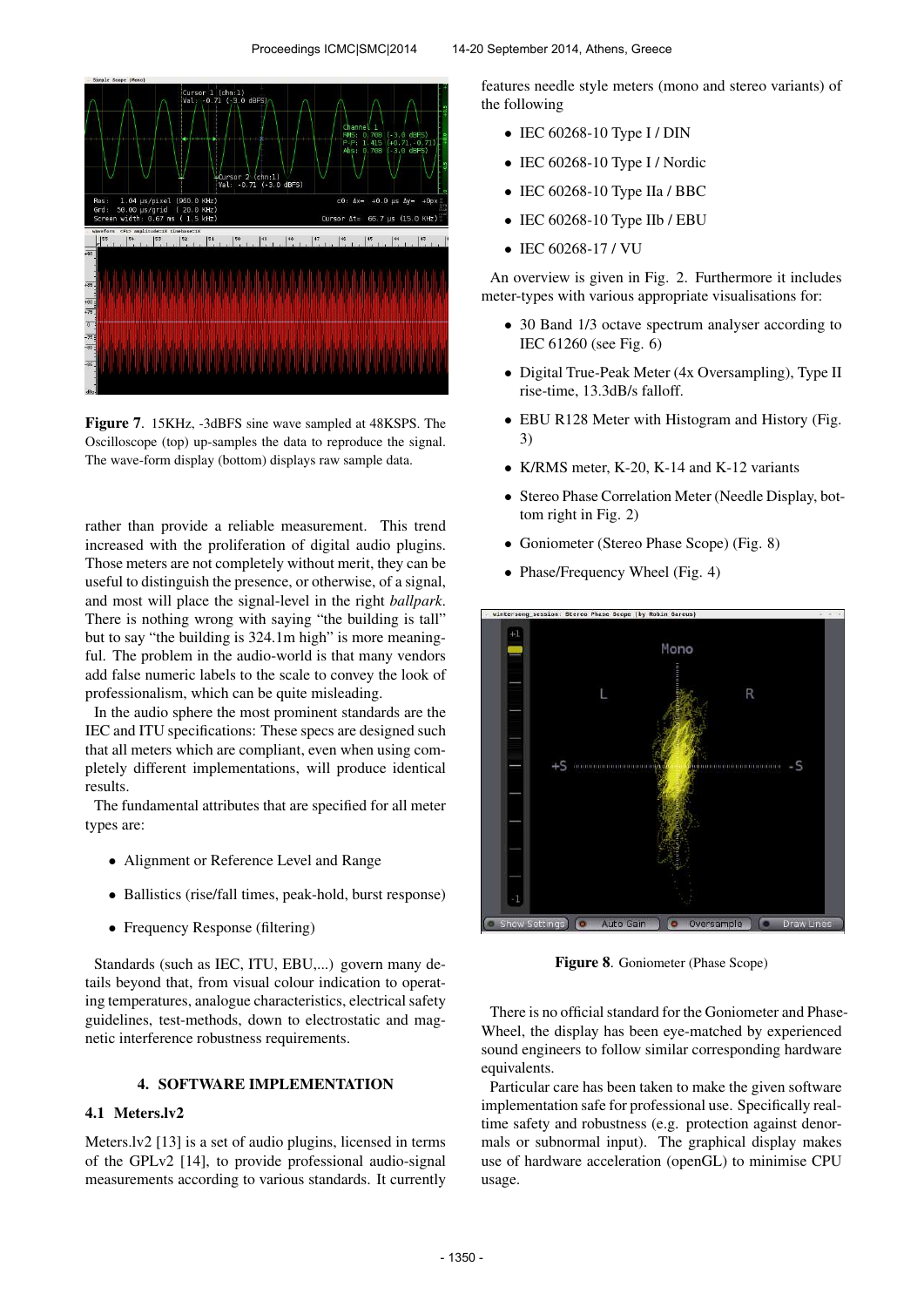#### 4.2 Sisco.lv2

Sisco.LV2 [15] implements a classic audio oscilloscope with variable time scale, triggering, cursors and numeric readout in LV2 plugin format. While it is feature complete for an audio-scope, it is rather *simplistic* compared to contemporary hardware oscilloscopes or similar endeavours by other authors [12].

The minimum grid resolution is 50 micro-seconds - or a 32 times oversampled signal. The maximum buffer-time is 15 seconds. Currently variants up to four channels are available.

The time-scale setting is the only parameter that directly affects data acquisition. All other parameters act on the display of the data only. The vertical axis displays floatingpoint audio-sample values with the unit [-1..+1]. The amplitude can be scaled by a factor of [-10..+10] (20dB), negative values will invert the polarity of the signal. The numeric readout is not affected by amplitude scaling. Channels can be offset horizontally and vertically. The offset applies to the display only and does not span multiple buffers (the data does not extend beyond the original display). This allows the display to be adjusted in 'paused' mode after sampling a signal.

| #               | Title              | <b>Description</b>                                 |
|-----------------|--------------------|----------------------------------------------------|
| 1               | Signal Edge        | Signal passes 'Level 1'                            |
| $\overline{2}$  | Enter Window       | Signal enters a given range                        |
|                 |                    | (Level 1, 2).                                      |
| 3               | Leave Window       | Signal leaves a given range                        |
|                 |                    | (Level 1, 2).                                      |
| $\overline{4}$  | Hysteresis         | Signal crosses both min and                        |
|                 |                    | $max$ (Level 1,2) in the same                      |
|                 |                    | direction without interrup-                        |
|                 |                    | tion.                                              |
| 5               | Constrained        | Signal remains within a give                       |
|                 |                    | range for at least 'Time 1'.                       |
| 6               | Drop-out           | Signal does not pass through                       |
|                 |                    | a given range for at least                         |
|                 |                    | 'Time 1'.                                          |
| 7               | <b>Pulse Width</b> | Last edge-trigger occurred                         |
|                 |                    | between min and max (Time                          |
|                 |                    | $1,2)$ ago.                                        |
| 8               | <b>Pulse Train</b> | No edge-trigger for a give                         |
|                 |                    | time (max, Time 2), or more                        |
|                 |                    | than one trigger since a give                      |
|                 |                    | time (min, Time 1).                                |
| 9               | Runt               | Fire if signal crosses 1st but                     |
|                 |                    | not 2nd threshold.                                 |
| $\overline{10}$ | <b>LTC</b>         | Trigger on Linear<br>Time                          |
|                 |                    | Code sync word.                                    |
| 11              | <b>RMS</b>         | $\overline{\text{Calculate}}$<br>RMS,<br>Integrate |
|                 |                    | over 'Time 1' samples.                             |
| 12              | LPF                | Low Pass Filter, 1.0/ 'Time                        |
|                 |                    | $1'$ Hz                                            |

Table 2. Description of trigger modes in Fig. 9.

The oscilloscope allows for visually hiding channels as



Figure 9. Overview of trigger preprocessor modes available in "mixtri.lv2". The arrow indicates trigger position.